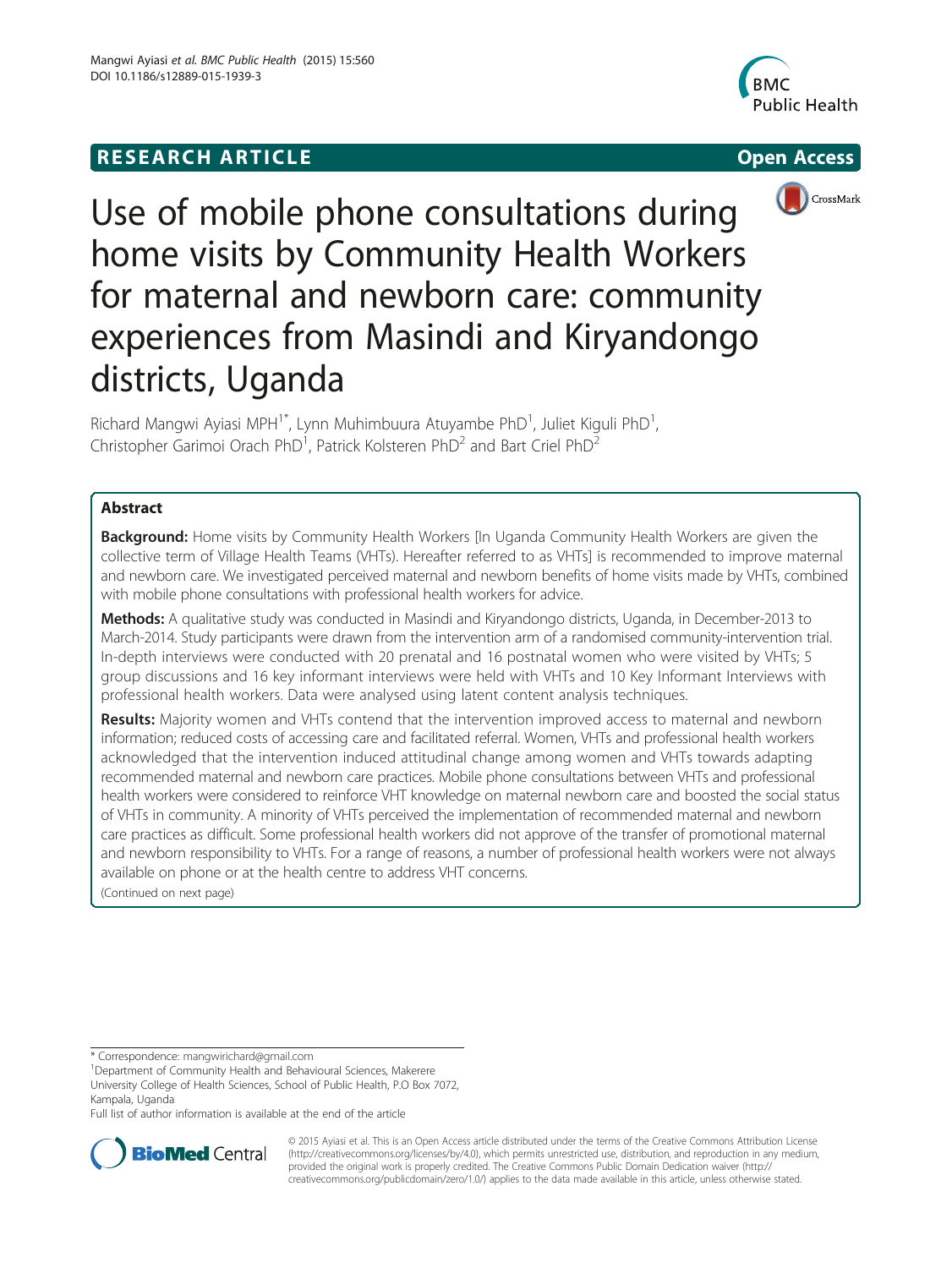#### (Continued from previous page)

Conclusions: Results suggest that home visits made by VHTs for maternal and newborn care are reasonably well accepted. Our study highlights potential benefits of combining home visits with phone consultations between VHTs and professional health workers. However, the challenge of attitudinal change among VHTs towards certain strongly culturally-embedded behavioural post-partum practices, resistance from part of the professional health workforce to collaborate with VHTs and the problematic availability of professional health workers are important systemic problems that need to be addressed.

Trial registration: Current Controlled Trials [NCT02084680](https://www.clinicaltrials.gov/ct2/show/NCT02084680?term=Newborn+study&type=Intr&cntry1=AF%3AUG&rank=9).Registered 14 March 2014.

Keywords: Village health teams, Home visits, Mobile phone consultation, Maternal and newborn care practices

## Background

Infant mortality is decreasing but neonatal mortality has remained resistant to change in low and middle income countries [[1](#page-11-0), [2\]](#page-11-0). It is evident that MDG targets for neonatal mortality in the sub Saharan region will not be achieved by the end of 2015 [\[3](#page-11-0)].

Effective interventions such as clean delivery, hygienic cord care, initiation of breastfeeding within the first hour of life without giving pre-lacteal feeds and maintaining the warm chain can avert up to 60 % of neonatal mortality [[4](#page-11-0), [5](#page-11-0)]. Preliminary studies conducted in Masindi and Kiryandongo districts, Uganda have shown that in the primary health care setting, limited prenatal and newborn care information is offered to women during pregnancy and the immediate newborn period [[6\]](#page-11-0). Consequently, postnatal women in Masindi and Kiryandongo use potentially infectious materials for cutting the cord and bath their newborns soon after birth exposing newborns to infections and hypothermia [[7\]](#page-11-0). Studies conducted elsewhere in Uganda have demonstrated similar results [[8\]](#page-11-0). Non-adherence to maternal newborn care practices, in part, could be a result of limited interaction between pregnant women and professional health care workers. Home visits by Community Health Workers are suggested to mitigate this problem.

Evidence from south Asian countries like Bangladesh, India and Pakistan [\[9](#page-11-0), [10\]](#page-11-0) show that home visits made by Community Health Workers (CHWs) improved newborn care practices especially where access to health care is limited, [\[11\]](#page-11-0). In sub Saharan Africa, evidence is limited. In Ghana for example, home visits to promote recommended maternal and newborn care have shown promising results with initiation of breastfeeding within one hour and delayed bathing after six hours [\[12\]](#page-11-0). In a multi-country study involving Burkina Faso, South Africa and Uganda antenatal peer counselling by CHWs improved prevalence of exclusive breastfeeding [\[13](#page-11-0)]. In western Uganda, home visits by CHWs targeting children less than five years reportedly reduced prevalence of diarrhoeal diseases and fever as well as improved use of child health services [\[14](#page-11-0)].

However, engagement of CHWs to deliver effective health care is sometimes jeopardised because CHWs are usually low skilled [\[15\]](#page-11-0) and operate far from formal health care systems [\[16\]](#page-11-0). Nevertheless, the rapidly expanding mobile phone technology in sub Saharan Africa provides an opportunity to bridge this gap. For example, in Zanzibar Tanzania, mobile phone text-messages and voucher components provided to pregnant women was associated with increased antenatal care attendance [\[17\]](#page-11-0). Elsewhere, the use of mobile phones among health staff and CHWs was widely accepted in Ethiopia [\[18\]](#page-11-0), mobile phones improved adherence to treatment guidelines in Colombia [\[19\]](#page-11-0) and in Indonesia, mobile phones increased access to peer information leading to higher self-efficacy among health staff [\[20](#page-11-0)].

In the Ugandan context CHWs are given the collective name of Village Health Teams (VHTs). In the context of this article we will refer to CHWs as VHTs. The national health policy in Uganda recognizes VHTs as constituent part of the health care system. VHTs in Uganda are assigned various tasks ranging from health education to dispensing of allopathic medicines [\[21\]](#page-11-0). This study aimed at exploring perceived maternal and newborn benefits of VHTs making home visits to prenatal and postnatal women and using mobile phone consultations to link VHTs to professional health care workers for further advice. Perceived benefits were explored from the perspectives of women, VHTs and health workers. Results from this study will help to interpret quantitative outcomes of the randomised community intervention trial. Quantitative results will be reported separately.

### Methods

#### Study design

This was a qualitative enquiry that employed In-Depth Interviews, Key informant interviews and Group discussions. Study participants were drawn from prenatal-, postnatal women, VHT members and professional health workers. All study participants were part of the intervention arm of the community intervention study. Briefly, the intervention was a community intervention trial in which 16 health centres were randomly and equally allocated to control and intervention arms. The control arm received health educational messages routinely offered at the health facility, while the intervention arm received VHTs who conducted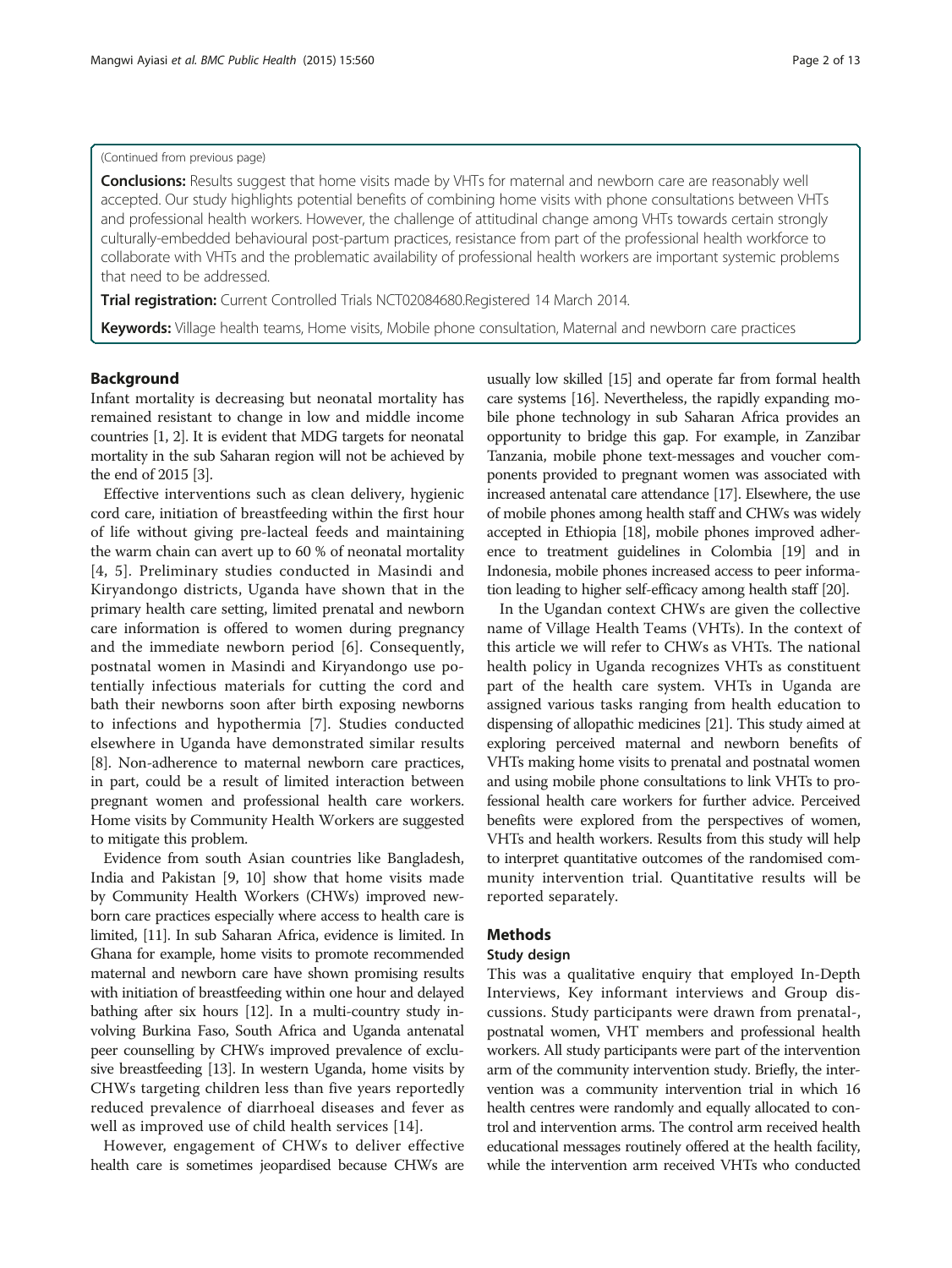home visits and were equipped with mobile phones for consultation with professional health workers for advice. The community intervention trial study is registered with ClinicalTrials.gov (NCT02084680).

#### Study area and population

This study was conducted in Masindi and Kiryandongo districts Uganda, from December 2013 to March 2014. This region is located 214 kilometres northwest of the capital Kampala. Eighty per cent of the population lives within five-kilometres walking distance to the nearest health centre. About 97 % of pregnant women make at least one antenatal care consultation and 52 % make four antenatal consultations, but less than 50 % deliver with the help of a skilled attendant [\[7](#page-11-0)]. In this region, VHTs have been selected and trained by their respective health departments on basic health promotion and community mobilization. In Uganda, community members nominate male or female volunteers to serve as VHTs. For this study VHTs were selected from pre-existing VHT members.

#### Selection of study participants

Prenatal women for in-depth interviews were drawn from five of eight intervention health centres. The number of five health centres was considered logistically feasible. Twenty prenatal women (four from each health centre) who were antenatal attendees and enrolled into the intervention arm were purposively selected to participate in the in-depth interviews. Purposive selection of prenatal women was preferred to ensure synchronised postnatal in-depth interviews with the same women. Therefore, inclusion into the first in-depth interview was based on prenatal women having similar expected dates of delivery. Records of expected dates of delivery were obtained from personal files of enrolled women. All VHTs serving in the coverage area of five selected health centres were included in the group discussions. Group discussions included 5 VHTs each. Two VHTs each from the eight catchment health centres of the intervention arm were selected for key informant interviews. Ten professional health workers who were directly involved with the

| <b>Table 1</b> Trends of data collection |  |
|------------------------------------------|--|
|------------------------------------------|--|

offer of prenatal, intra-partum and postnatal care in the intervention health centres were selected for key informant interviews. Different category of respondents and qualitative techniques were included to allow for data triangulation.

#### Data collection

Five social scientists experienced in qualitative interviews and familiar with the local dialects, but not part of the study team conducted the interviews. Interview questions explored perceived benefits of the intervention from the perspective of VHTs, prenatal and postnatal women and professional health workers (see Additional files [1](#page-10-0) and [2](#page-10-0)). Perceptions of postnatal women and VHTs towards recommended essential newborn care practices were explored (see Additional file [3](#page-10-0)). We explored women and VHTs opinions regarding adherence to non-application of substances on the cord, delayed bathing of the newborn for three days and initiation of breastfeeding within one hour and avoiding pre-lacteal feeds. Professional health workers were asked how they perceived the transfer of promotional maternal and newborn care responsibilities like home visits to offer health education to VHTs (see Additional file [4](#page-10-0)). Interview questions were open-ended to allow free expressions by respondents and further probing by interviewers. All interviews lasted 60–90 min.

A total of 67 interviews were conducted. Thirty six indepth interviews were conducted with women; five group discussions with VHTs and 26 key informants (16 VHTs and 10 professional health workers). Four out of the initial 20 women could not be located during the postnatal period. Prenatal and postnatal in-depth interviews with the women were conducted in their homes. Group discussions and Key informant interviews were conducted at the health centre [See details in Table 1].

#### Data analysis

Interviews were audiotaped and transcribed directly into English. Typed texts were read several times and exported to NVivo version 10. Analysis was by latent content analysis. As defined by H-F Hsieh and SE Shannon [[22](#page-11-0)], latent

| s/n            | Type of Interview         | Participants                     | Target number                    | Number interviewed                   | Comments                                        |
|----------------|---------------------------|----------------------------------|----------------------------------|--------------------------------------|-------------------------------------------------|
|                | First In-Depth Interview  | Pregnant women                   | 20                               | 20                                   |                                                 |
| $\overline{2}$ | Second In-Depth Interview | Just delivered<br>women in no. 1 | 20                               | 16                                   | 3 women had not yet<br>delivered; 1 migrated    |
| 3              | Key Informant Interview   | VHT                              | 16                               | 16                                   |                                                 |
|                |                           | Professional health workers      | 10                               | 10                                   |                                                 |
| $\overline{4}$ | Group Discussion          | VHT                              | 8 groups [4-5 VHTs<br>per group] | 5 groups                             | Saturation reached at<br>five group discussions |
|                | Total                     |                                  |                                  | 67 interviews and<br>87 participants |                                                 |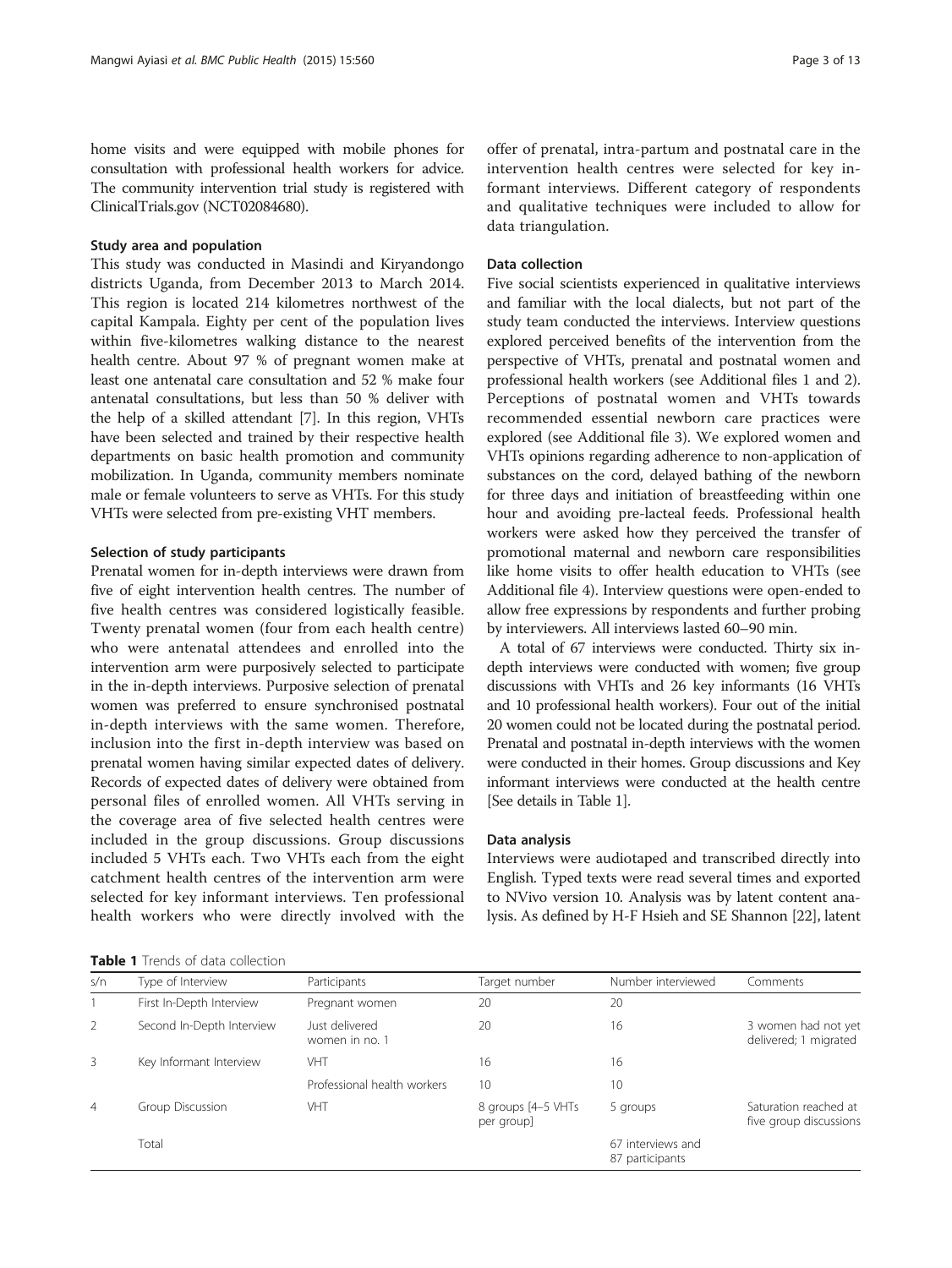## <span id="page-3-0"></span>Table 2 Analytical framework

|                                                              |                                 | Codes                                                                              | Sub Theme                                                                                                                                       | Theme                                                                                                     |  |
|--------------------------------------------------------------|---------------------------------|------------------------------------------------------------------------------------|-------------------------------------------------------------------------------------------------------------------------------------------------|-----------------------------------------------------------------------------------------------------------|--|
| Perceived Benefits of home visits<br>and phone consultations | Women & Village Health<br>Teams | • Perceived Benefits of home<br>visits for the mother                              | • Mediated appointments between pregnant<br>women/mother and health workers                                                                     | • Promoted trust in the health system                                                                     |  |
|                                                              |                                 | • Perceived benefits of home<br>visits for the newborn                             | • Facilitated access to care & additional<br>information and improved the referral process                                                      | · Indirectly improved level of knowledge<br>for VHTs                                                      |  |
|                                                              |                                 | • General benefits of home<br>visits                                               | • Encouraged maternal and newborn service<br>utilisation                                                                                        |                                                                                                           |  |
|                                                              |                                 | • Perceived benefits of mobile<br>phone consultation for the<br>mother and newborn | • Phone consultations saved time and reduced<br>transport costs                                                                                 |                                                                                                           |  |
|                                                              |                                 |                                                                                    | • Now we are famous in the                                                                                                                      |                                                                                                           |  |
|                                                              |                                 |                                                                                    | • community- Elevated social status for VHTs<br>& Participant women                                                                             | • Promoted confidence among VHTs,<br>ingredient for sustainability of voluntary                           |  |
|                                                              |                                 | • Perceived benefit for the<br>newborn                                             | · Provided additional information and lead to<br>attitudinal change                                                                             | programme                                                                                                 |  |
|                                                              |                                 | • Perceived general benefits<br>of mobile phone consultation                       | • Women felt better cared for than before the<br>program began Elicited male partner support                                                    |                                                                                                           |  |
| Perception regarding recommended<br>newborn care practices   | Women & Village Health<br>Teams | • Perceptions about newborn<br>care-                                               | • Nearly all VHTs practiced recommended<br>practices Women & VHTs perceived as beneficial<br>recommended maternal and newborn care<br>practices | • Lived experiences are powerful tools for<br>attitudinal change-prerequisite for behaviour<br>change     |  |
|                                                              |                                 | • none application of substance<br>on the cord-                                    |                                                                                                                                                 |                                                                                                           |  |
|                                                              |                                 | • delayed bathing for 3 days-                                                      |                                                                                                                                                 |                                                                                                           |  |
|                                                              |                                 | · initiation of breastfeeding<br>within one-hour and avoiding<br>pre-lacteal feeds | · Some VHTs doubted practicalities of delayed<br>bathing and exclusive breastfeeding                                                            | • Recommended practices not accepted in<br>minority of VHTs-may compromise the<br>benefits of home visits |  |
| Perception regarding delegation of                           | Professional health<br>workers  | · Beneficial                                                                       | • Mostly accepted by professional health workers<br>to delegate promotional maternal and newborn<br>interventions                               | • Acceptable to work with VHTs                                                                            |  |
| promotional maternal and newborn<br>messages to VHTs         |                                 | • Not beneficial                                                                   |                                                                                                                                                 | • Sceptics about competencies of VHTs to<br>offer maternal and newborn care                               |  |
|                                                              |                                 | • Maybe                                                                            | • Caution about their mandate and how much<br>they can perform regarding maternal and newborn<br>care                                           | • Fear of over "professionalising" VHTs                                                                   |  |
|                                                              |                                 |                                                                                    | • Abuse of the responsibility accorded to them                                                                                                  |                                                                                                           |  |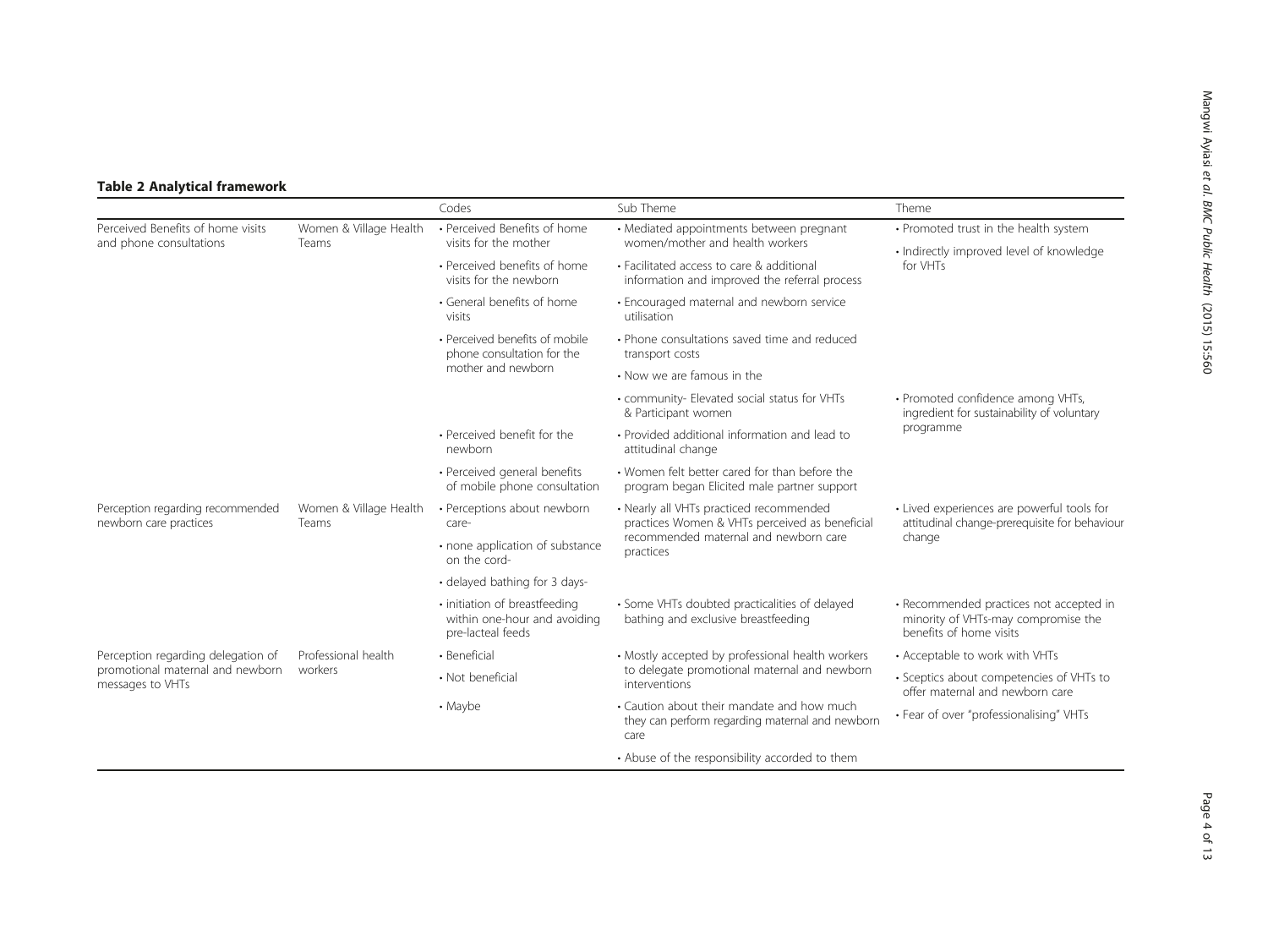content analysis involves subjective interpretation of text data through systematic classification process of codding and identifying themes or patterns [\[22\]](#page-11-0). This approach provides a deeper knowledge and understanding of the phenomenon under study in this case perceived benefits of the intervention. We preferred the directed latent content analysis because our analysis was based on pre-existing theories about home visitation by VHTs and mobile phone consultations, permitting the use pre-determined codes, also allowing for the emergence of new codes [[23](#page-11-0)]. Predetermined codes included: perceived benefits of home visits and mobile phone consultations, perception and experiences of women and VHTs towards recommended maternal and newborn care practices; professional health worker perception regarding transfer of promotional maternal and newborn care to VHTs. Sub themes were developed under each code and summarized into meaningful text from which main themes were developed. Quotes were included to emphasis specific sub-themes (See Table [2](#page-3-0) for summary of results).

In this analysis home visits by VHTs and mobile phone consultations were considered a single intervention. Therefore perceived benefits of the intervention were reported as effect of one intervention. Where applicable, views from different respondents considered to be describing the same sub-theme, whether convergent or divergent were presented under the same sub-theme.

## Ethical considerations

A written consent was secured at the time of enrolment of prenatal women into the community intervention study. The pre-enrolment consent detailed, home visits by VHTs and women's participation in subsequent interviews. During this study women were reminded of their prior consent to participate in the study and verbal consent was obtained before conducting interviews. All women that were approached for the interviews accepted to participate. All VHTs and professional health workers provided verbal consent to participate in this study. Confidentiality was maintained throughout the interviews and results are reported to ensure anonymity. This research was approved by the Higher Degrees, Research and Ethics Committee of Makerere University School of Public Health, College of Health Sciences and the National Council of Science and Technology in Uganda.

## Results

Results are presented within three themes:

First, Perceived benefits of home visits combined with mobile phone consultations. Perceived benefits are presented within three thematic areas: i) improved access to maternal and newborn care, ii) additional information contributing to attitudinal change, iii), Perceived positive engagement of actors in maternal and newborn care

(elevated social status for VHTs, women felt well cared for and enlisted male partner support.

Second, Experiences and perception towards recommended newborn care practices are presented along three sub-themes: cord care, warmth, breastfeeding and avoiding pre-lacteal feeds.

Third, Perceptions of professional health workers towards transfer of promotional interventions to VHTs. (see Analytical framework in Table [2\)](#page-3-0).

## Perceived benefits of home visits and mobile phone consultation

#### Improved access to maternal and newborn care

Improved access to maternal and newborn care was considered to be an important prenatal benefit of the intervention. The intervention provided VHTs opportunity to mediate between prenatal women in the community and professional health workers at the health centre. Interaction between prenatal women, VHTs and professional health workers was perceived to encourage utilisation of facility delivery, provided accurate feedback from professional health workers and reduced the costs that prenatal women would otherwise incur in order to access care. VHT interaction with professional health workers experienced communication setbacks due to absence of professional health workers from their duty stations, failure to charge their telephone batteries regularly or system failures in telecommunication network.

One quarter of VHTs reported encouraging utilization of facility delivery in circumstances whereby women had decided to deliver at home:

"The couple was planning to have a home delivery because they did not have enough money. I encouraged them to go to the health centre but they were not convinced, so I called the midwife then she talked to the woman and her spouse and they decided to go and delivered at the HC" (KII VHT, Ikoba Health centre)

Mediation by VHTs between pregnant women and professional health workers was considered to be reassuring for the women and their families, especially when labour occurred at night or during public holidays. All VHTs reported having made at least one telephone contact with professional health workers to alert them of a referral.

"When labour started, her father rushed to me. I called the midwife and she told the family to come to the health centre. She assured us that she was waiting for the woman. …on reaching there (Health centre) the midwife received and examined her (pregnant woman) and it was found that she was due (for delivery) …. That night she did not give birth … but gave birth the following day" (KII VHT, Nyantonzi Health centre)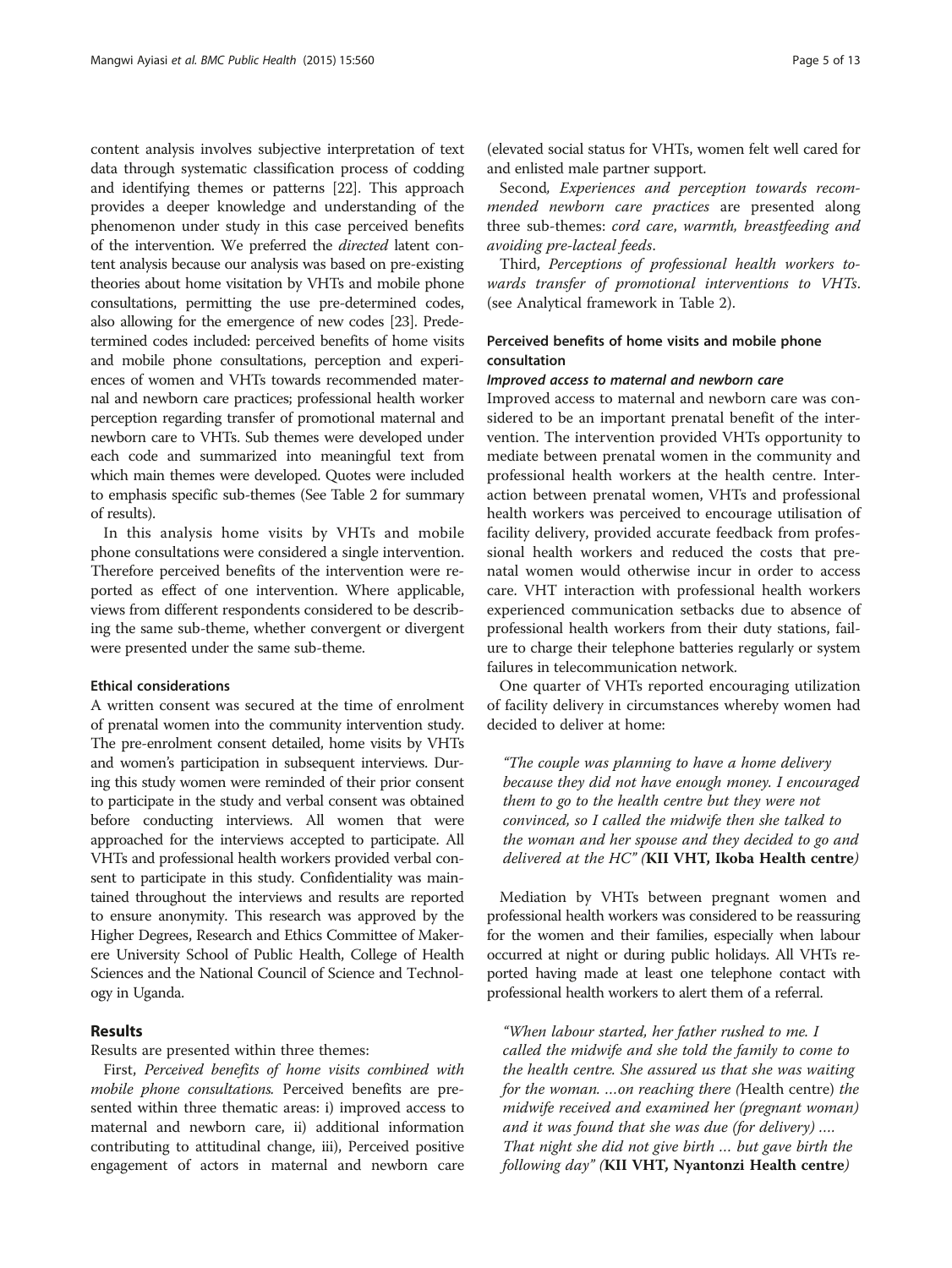Some VHTs were of the opinion that phone calls have contributed to reduced incidences of maternal complications like miscarriages in their community because of the prompt attention that the women received. Sometimes health workers provided instructions to the VHTs on phone. Most VHTs perceived that the feedback that they received through phone calls improved the accuracy of information and were reassuring for the women and their families. For example,

"…the phones have made communication and consultations so easy since the concerned person can be helped through the phone. Like Joy's case (not real name), her baby had pus in the cord and the nurse advised me to clean it with salty water and the cord got healed" (KII VHT, Kijunjubwa Health centre)

Instructions given on phone from professional health workers to VHTs saved the women and their families of the long distance, the time and finances needed to reach the health centre. Nearly all VHTs (15/16) said that direct consultations through the use of mobile phones has helped them to reduce on the turnaround time needed to receive feedback since some of the consultations do not require physical movements of women to the health centre. Previously, VHTs were unable to offer immediate advice to the women in case of a difficult maternal or newborn condition. Now VHTs can get first-hand information from professional health workers without travelling to the health centre and this eased the VHTs' work.

"Phones have helped us because they saves time … It helped me because I was stuck when the woman asked me about excessive drinking of water during pregnancy I had to consult the nurse and she advised me what to say. It eased my work and so the woman continued to take water without any worries" (VHT group discussion, Kijunjubwa Health centre)

It was not always the case that professional health workers could be reached on phone by VHTs or vice versa. On a few occasions professional health workers were found to be out of their health centres attending to workshops, or were away for official leave. In two intervention health centres the responsible midwives were away for maternity leave that lasted three months each. Instead the pregnant women were turned away and advised to seek for medical attention in private clinics. Conversely, professional health workers often failed to reach VHTs by phone. Failure to charge their phone batteries and loss of network were some of the common explanations given by VHTs. In either situation consultations for prenatal or postnatal women could not be completed successfully.

Provided additional information leading to attitudinal change Information about birth preparation obtained from VHTs during home visits was considered to be informative and led to attitudinal change among prenatal women. Nearly all the women (19/20) mentioned birth preparation as the most important maternal benefit for home visits made by VHTs. The same women confessed that previously they were not well informed about birth preparation especially about acquiring warm clothing for the newborn baby. About the topic that they liked most, three quarters of the women reported the topic about maternal nutrition which included eating a variety of food and birth preparation and saving some money for transport and emergency evacuation. A fifth of the women reported they understood better maternal and newborn benefits of using bed nets after VHT explanation. For example, they had acquired free mosquito nets during antenatal care visits but did not put them to use because mosquito nets caused excessive heat at night. They reported consistently using bed nets after learning about its benefits to their pregnancy and the newborn baby. Very few women (3/20) said now they seek medical attention from professional health workers unlike in the past when they would stay at home and use herbs or even go to retail drug shops operated by unqualified personnel.

"Being my first pregnancy, I didn't know that in case I fall sick I am not supposed to go to any drug shop to buy drugs …and avoid self-medication. After this teaching, whenever I felt sick I would go to the VHT and the VHT would call the health worker to inform her that I was coming to the health centre" (IDI woman, Ikoba Health centre)

Most health workers concurred with the VHTs that the women have shown a gradual change in attitude about birth preparation among prenatal women.

"women now prepare well to receive their babies, they used to tell us that ''Ba eco bongo so mva alia siku' literally means you cannot shop for unborn baby. You never know the baby may die… This idea is now going off people's minds, they buy things like soap, clothes and other relevant items that can help them while here" (KII Health worker, Nyantonzi Health centre)

## Perceived positive engagement of different actors in maternal and newborn care

Besides direct maternal and newborn benefits, the intervention was considered to contribute to emotional satisfaction among VHTs, prenatal and postnatal women.

#### Elevated social status for VHT

In the groups' discussions, VHTs expressed with enthusiasm how the intervention elevated their social status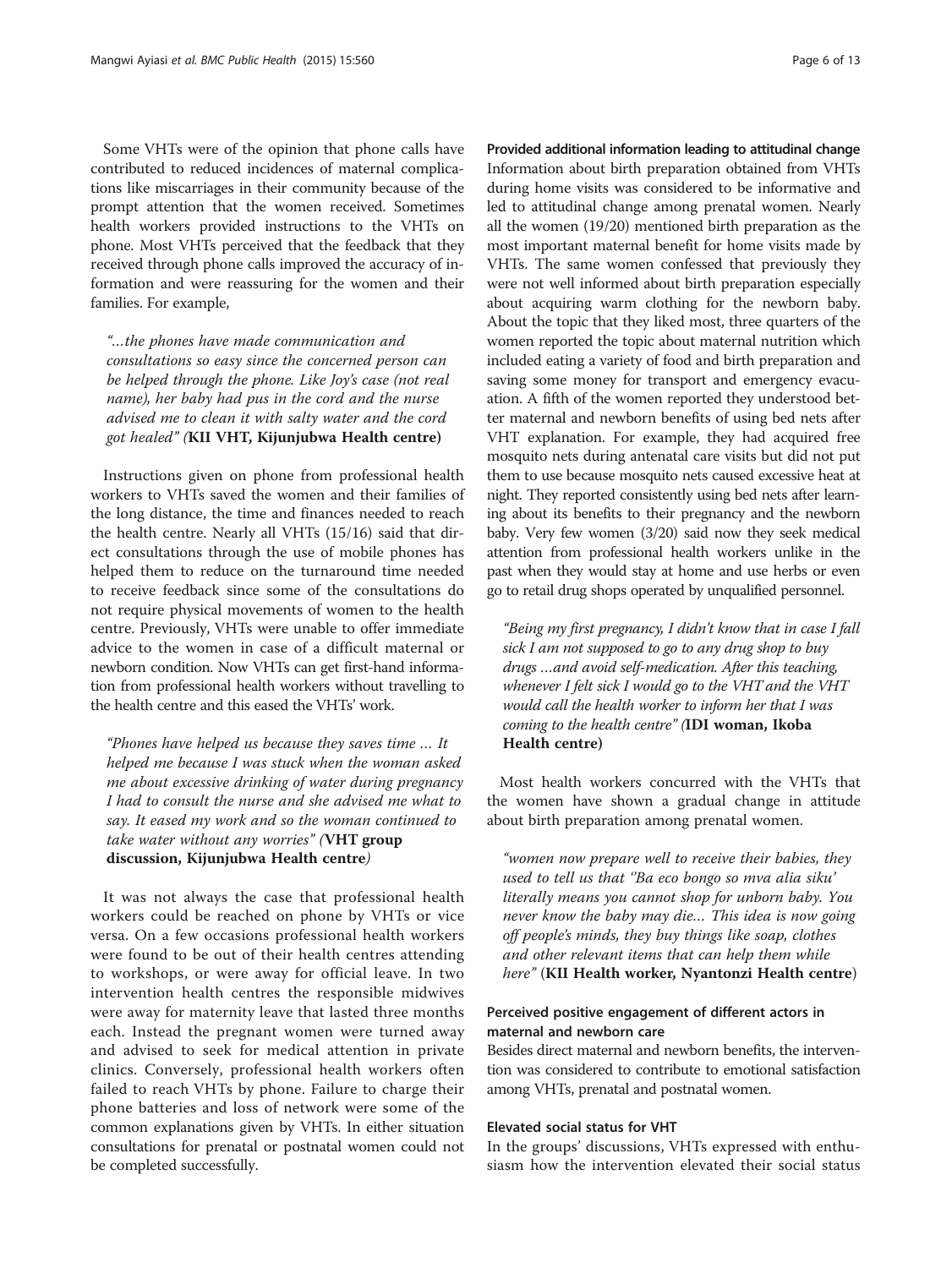in the communities that they served. VHTs reported that being engaged in home visits and having direct telecommunication access to professional health workers led them to feel recognised as important stakeholders in the delivery of maternal and newborn care. VHTs felt that community members listened more to VHTs and they earned the respect of professional health workers.

"Now we are famous because of our work. People listen to what I tell them, they respect us because we have brought services nearer to the people. If I go there (to the health centre) the health worker always welcomes me and she relates well with me, unlike in the past" (VHT group discussion, Kigezi Health centre)

In two group discussions VHTs reported that their calls to professional health workers were received with anger and this caused them to become reluctant to make future consultations with health workers.

## Women felt well cared for by VHTs and professional health workers

Prenatal and postnatal women who were visited in their homes considered that their health was given priority attention. About two thirds of the women conceded that it was the first time they were offered such detailed teaching on how to care for their pregnancy, about birth preparation and how to care for their newborn babies. These women reported that VHTs devoted time to explain maternal and newborn issues and VHTs allowed families to ask questions. All prenatal and postnatal women embraced the home visit programme. They considered the topics that were discussed by their VHTs to be relevant for their pregnancy and newborn babies.

"It is a very good thing for VHT Primo (not real name) to visit me and my family to discuss health issues. I was so excited when the VHT visited me at home. I have never received such visit and information before, not even once. I want this program to continue even up to the next generation" (IDI Woman, Nyantonzi health centre)

However, home visit appointments were not honoured all the time by VHTs. One fifth of prenatal and postnatal women reported that sometimes VHTs did not keep their appointments for home visits causing anxiety among their family members. Only in one case, contrary to the protocol for home visits by VHTs, a woman revealed that her VHT invited the husband and her to go and receive health education from his home for which they obliged.

#### Male partner support

Prenatal and postnatal women considered home visits as a useful means to persuade male spouses to make positive contributions towards their pregnancy, delivery and care for the newborn. This was because their spouses could receive first hand health education messages, unlike in the past where male spouses received second-hand messages through their female partners. One third of the women stated that their male partners got convinced about male-partner support for birth preparation and other psychosocial support needed during pregnancy, labour and newborn care. Prenatal and postnatal women further reported that home visits provided positive engagement of their male spouses in providing support during pregnancy, delivery and newborn care.

"I want to tell you, before this teaching came (referring to health education during home visits), husbands knew that it was the woman's role to save money and shop for the baby, but now husbands have once more assumed responsibility…" (IDI Woman Nyantonzi health centre)

Previously, male partners did not take seriously the feedback from health centres, but home visits have transformed some of the men to cooperate and support their spouses during pregnancy. Male spouses seemed more likely to oblige to the VHT teaching compared to information received from the health centre.

"When I told him (spouse) the teaching of the VHT he gave me money to buy all the requirements needed at the time of delivery. He also gives me transport to go for antenatal care sometimes he returns home with some of the food items that I feel like eating" (IDI woman, Ikoba Health centre)

## Experiences and perceptions towards recommended newborn care practices

In this section we describe experiences and perceptions towards recommended newborn care practices (cord care, thermal care, initiation of breastfeeding and avoiding prelacteal feeds) from the perspective of postnatal women and VHTs. Postnatal women reported positive experiences with recommended newborn care practices. Lived experiences regarding recommended newborn care practices seemed most convincing for postnatal women and VHTs. However, few women and VHTs expressed mixed feelings about non-application of substance on the cord, delayed bathing for three days and avoidance of pre-lacteal feeds. Their perspectives are presented under the headings: cord care, thermal care and breastfeeding and the offer of prelacteal feeds.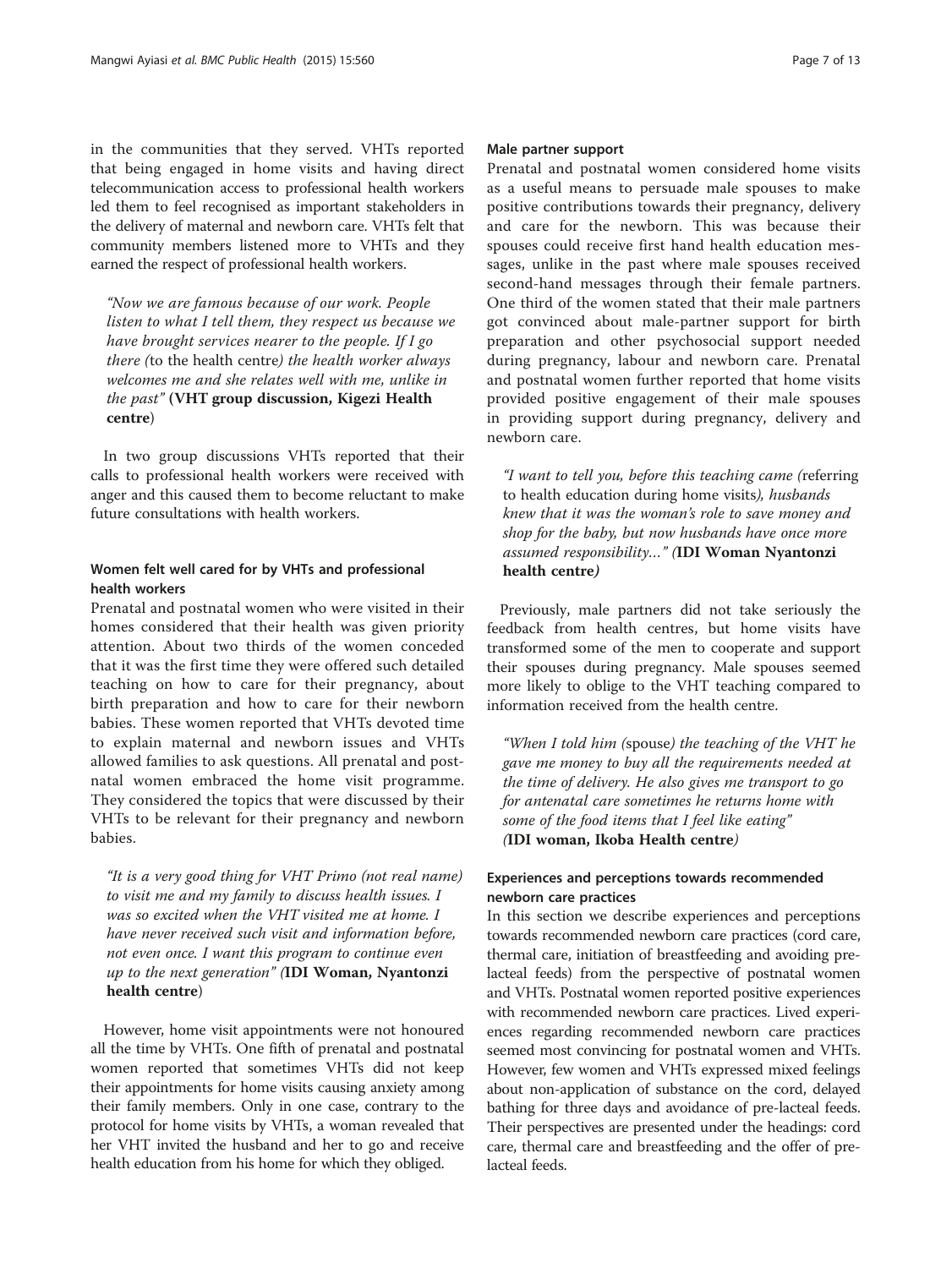## Cord care

Nearly all women and VHTs accepted and perceived as beneficial for newborn health the recommended nonapplication of substances on the cord. Nearly all women interviewed accepted and practised non-application of substances on the umbilical stump. Women reported they relied on advice offered by their VHTs. The turning point for both women and VHTs was their lived experiences while caring for their newborn babies. Based on these positive experiences women and VHTs refuted earlier beliefs that application of substance on the cord facilitated healing as illustrated by this postnatal indepth interview:

"When the VHT taught me to use warm water only, I did not tamper with the umbilical stump or even the cord. I would only bath the baby and ensure that the cord is clean without applying any substances. In the past we were told to use herbs so that the cord can drop off quickly but when I cleaned it with warm water only, it also dropped quickly" (IDI woman, Ikoba Health centre)

The demonstration from one VHT was even more illustrative because she delivered her baby during the time she was helping other women to care for their newborn babies, she said:

"No we did not apply any substance on the cord, previously with other children, we used to apply herbs on the cord but for this one (pointing to her baby) we have stopped applying anything… This has given me the impression that the cord can heal even if no substance has been applied on it" (KII VHT, Ikoba Health centre).

All VHTs interviewed said they were convinced that using clean instruments protected the newborn from contracting infections. Variously VHTs said, "The cord is a very sensitive part of the baby's body…" "dirty instrument may cause Tetanus…", "used instrument may cause infections and even Aids Virus can be transmitted, that is if someone who used it was infected" "the baby can get other diseases and ends up dying". Only two of the sixteen VHTs were sceptical that the umbilical stump could heal without application of any substance. Sceptical VHTs suggested applying some baby powder, at least, to facilitate healing.

## Thermal care

About three in four of women admitted to practising delayed bathing following the VHTs teachings. Some women said they tried to delay bathing of their babies for the recommended three days but succumbed to pressures from their spouses, highlighting the importance of spouses in the uptake of recommended newborn care practices.

Most VHTs supported the concept of delayed bathing and accepted that it keeps the baby warm and prevents them from catching pneumonia. Other VHTs explained that the baby's body needs to get used to the environment around them before they can be bathed. One male VHT whose wife had a baby during this period admitted to practising delayed bathing for three days and their baby did not develop any problem implying that delayed bathing of the baby is possible without adverse consequences.

"My wife delivered a month ago and the baby was not bathed for three days and the baby was fine, the baby did not smell. I think even if you do not bathe the baby nothing strange can happen" (KII VHT, Kigumba Health centre)

Only three of the women considered that newborns bathing cannot be delayed for three days. This category of women perceived a newborns' cry to mean discomfort due to heat and dirt. The women reported that the newborn stopped to cry once they have been bathed, evidence that it was dirt that was irritating the baby. Similarly, two out of sixteen VHTs considered as too long the suggested delayed bathing for three days. VHTs that were uncomfortable with the three days delays in bathing the newborn said they were willing to compromise and delay bathing only for one day:

"Delaying to bath the baby is possible but three days is not possible may be only one day. How do you keep a baby for three days without bathing yet even me an adult I cannot stay for even six hours without bathing what about a baby taking three days?" (VHT group discussion, Kigumba Health centre)

#### Breastfeeding and pre-lacteal feeds

Nearly all women accepted to initiate breastfeeding within one hour after delivery. The women said they learnt from VHTs that newborns were too young to take in anything other than breast milk. They were taught that "...the first breast milk makes the baby brave". A few women reported they could not adhere to exclusive breastfeeding because other family members insisted on providing pre-lacteal feeds. Some women admitted they deliberately gave pre-lacteal feeds because there was no breast milk but stopped to give pre-lacteal feeds as soon as the breast milk became available. Similarly, one elderly VHT reported he would be compelled to recommend pre-lacteal feeds because the baby would be very hungry at that time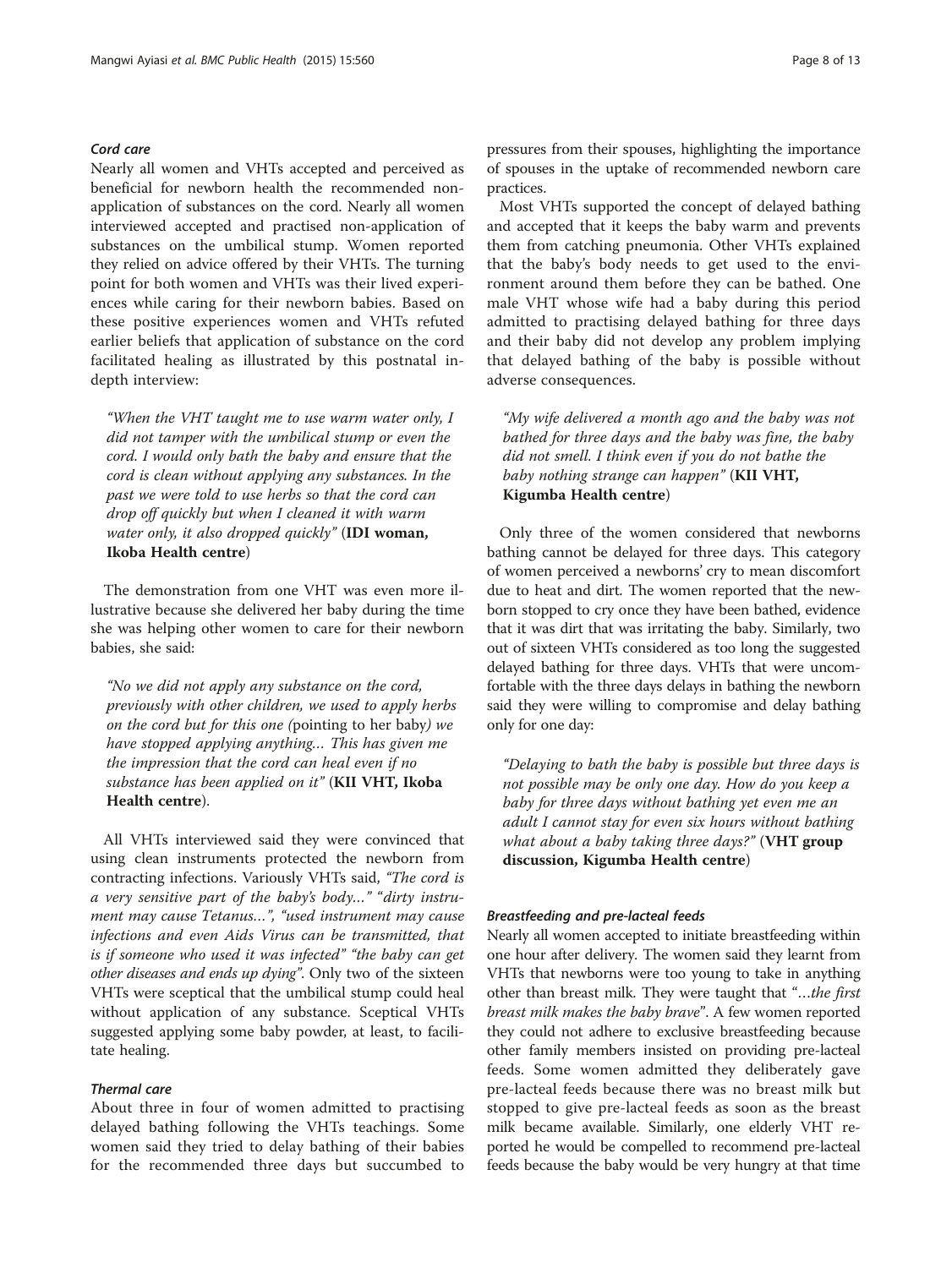when the mother's breast milk is not yet coming. The rest of VHTs supported initiation of breastfeeding within one hour and were conversant with the benefits of exclusive breastfeeding.

#### Perception of professional health workers

Nearly all health workers perceived as advantageous the transfer of promotional responsibilities to VHTs, because it allows professional health workers to concentrate on technical components of antenatal care such as palpation and screening for anaemia and HIV. Most professional health workers intimated that coordinating with VHTs has encouraged more women to make regular antenatal check-up because VHTs conducted surveillance for pregnant women and encouraged them to initiate antenatal check-up. The intervention did not require VHTs to conduct village surveillance for pregnant women rather wait for women who have been referred to them by professional health workers. VHTs took up the surveillance process out of their own initiative.

Two out of ten professional health workers considered the transfer of promotional responsibility to VHTs as unnecessary. These professional health workers perceived the entire responsibility of antenatal check-up and health education as part of nursing and midwifery and so delegation of such a role was not aligned to the policy of skilled attendance at birth. Some health workers cautioned that VHTs could abuse the delegated responsibility by claiming to be professionalised after the training and start to offer delivery care to women who are in labour. This could endanger the lives of women who are in labour.

"I remember we trained Traditional Birth Attendants in delivery skills and they took up the delivery of pregnant women as a business from which they could make some gains, the mothers went to the TBA and some TBAs demanded for goats from the women and life goes by the way (life is lost in the process) ( $KII$ Health Worker, Kigumba Health centre),

A few professional health workers took a compromise position to suggest that in the medium term when there is a shortage of health workers VHTs could remain relevant for the delivery of maternal and newborn messages in Uganda but were quick to suggest that once the staffing levels in the health system improved then VHT activities should be disbanded.

Six out of ten professional health workers reported that they were getting overwhelmed with paper work. Besides recruiting women into the intervention, they had other forms to fill such as Stop Malaria programme, return sheets for Infectious Disease Institute (IDI) and to make follow up with the VHTs.

## **Discussion**

This study of home visits by VHTs combined with mobile phone consultations with professional health workers for further advice in order to improve maternal and newborn care is, to our knowledge, new in sub-Saharan Africa. The study points to the potential of such an intervention for future community-based maternal and newborn care. Home visits and mobile phone consultations were generally perceived to positively influence access to maternal and newborn care and care-seeking through educational messages by VHTs, to prompt professional advice from health workers and to enhance referral in case of danger. Further, the intervention is considered to have contributed to motivation of VHTs and encouraged male partner participation in maternal and newborn care issues. However, the study highlights a number of bottlenecks such as the resistance among some VHTs to adhere to recommended newborn care practices, influences from family members to maintain unfavourable social norms such as provision of pre-lacteal feeds, absenteeism among health workers for a variety of (official and social) reasons, and irregular telephone connectivity attributed to limited availability of electricity for phone charging.

We came across the philani plus (+) studies conducted in South Africa which, like ours, deployed the combined use of mobile phones by community health workers with home visiting in order to improve maternal and infant health [\[24, 25](#page-11-0)]. However there were important differences between the *philani* study and ours. In our study the primary use of mobile phones was for consultations between VHTs and professional health workers. In the philani studies mobile phones were installed with a Geographic Positioning System (GPS) to locate respondents' residences, and software with a checklist to ensure that community health workers exhausted their discussion topics. Mobile phones were used for data collection, data recording and transmission to a central server.

Home visit by VHTs and mobile phone consultations with professional health workers for advice is perceived to have a positive impact on maternal and newborn care and on care-seeking behaviour. This could have occurred though a series of pathways that resulted in trust and confidence among prenatal and postnatal women. Firstly, women received prompt information from VHTs, sometimes in consultation with a professional health worker. Moreover, the accuracy of these educational messages was improved by the use of distant mobile phone consultations with the health workers. Secondly, prior telephone appointments and referrals to the health facility ensured continuity of services from the community to the health centre facilitating the integration of preventive community and curative health facility services [\[26](#page-11-0), [27](#page-11-0)]. Women also felt dignified by being visited in their home for matters regarding their pregnancy or their newborn baby. These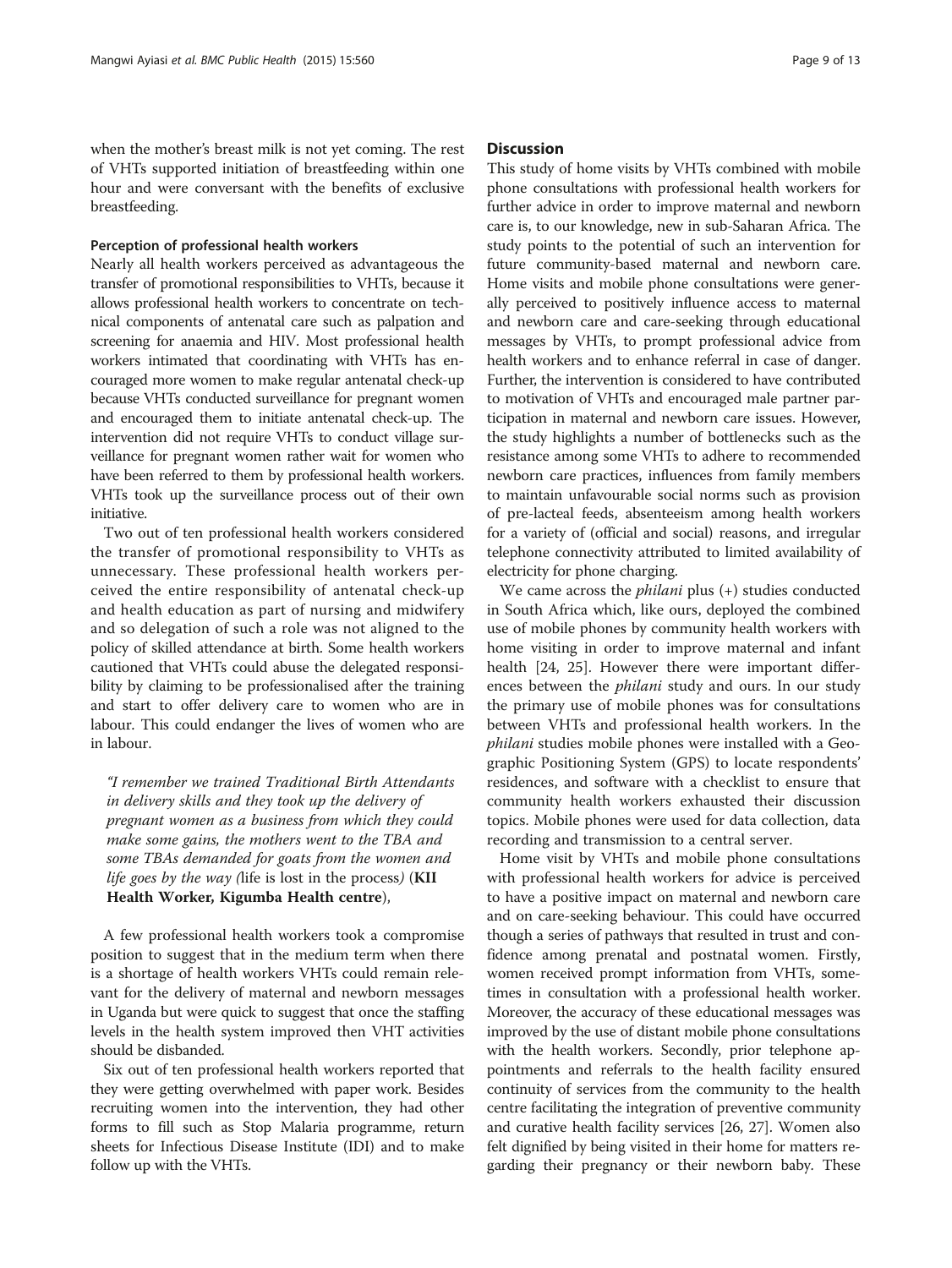elements may have led to improved trust and confidence in the health care system among women [[28](#page-11-0)]. Furthermore, the perception by women of having received dignified attention and care contributes to more patientcentred-care (where patients are treated as unique individuals) which is an important element of quality of care [[29](#page-11-0)]. Care that is more patient-centred is likely to improve utilisation of maternal and newborn health care services and adherence to recommended maternal and newborn care practices.

Our study indicates that VHTs are indeed capable of delivering accurate prenatal educational messages if backed up by professional health workers working in the public health system. Our findings are similar to studies conducted in India [\[30\]](#page-11-0) and Bangladesh [\[31](#page-12-0)] where lay health workers provided maternal and newborn health talks to women and their families. These findings are encouraging for the promotion of VHTs as frontline structures in the Ugandan health system. The primary function of VHT is indeed to provide linkages (through community mobilization and advocacy) between the formal health system and communities. Mobile phone linkage between VHTs and professional health workers has the potential to contribute to this endeavour.

However, not all phone calls made by VHTs were attended to by professional health workers because they were either out-of-station, or their phones were not available on the network, or they were overloaded with extra work. When VHTs calls were not attended to, women and newborns could not receive the needed professional attention. The public service standing order for Uganda proposes deployment of one midwife at health centres of level III [\[32\]](#page-12-0). In case of official leave or illness of the midwife, antenatal consultations and delivery services may be suspended for the time that the midwife is out of the duty station. This obviously affects continuity of maternal and newborn services. Considerations should be made to ensure a minimum of two midwifes per health centre of level III or the deployment of multi-purpose health workers with midwifery skills to support the single midwife. The problem of limited electricity for regular battery charging is important in a rural setting like the one in our study. There are alternative measures to mitigate this problem. For example, the 'solar suitcase' has been used in places where electricity supply is irregular [[33\]](#page-12-0), but its cost (of about USD 1,500 per set) may be prohibitive. Cheaper alternatives such as the solar lantern and battery charger that cost about USD 10–20 may be feasible in the immediate and medium term.

VHTs reported an elevated social standing in their communities implying that their incentive to continue serving in a voluntary scheme could be sustained over a longer period. In addition, mobile phone consultations used by VHTs were perceived to increase VHT credibility,

to indirectly improve their level of competence, and to enhance their appreciation by the communities they serve. This may contribute to boost the sustainability of a community program that hinges on voluntary inputs. Rendering community services with little or no compensation of time and effort, can indeed be an important challenge for the sustainability of Community Health Workers such as the VHT programme in Uganda. In this study, we did not register attrition among VHTs during the 14 months of our investigation. Aside from motivating factors like directly engaging with professional health workers through mobile phones, this maximum retention of VHTs during this intervention could be attributed to a number of factors. Firstly, 'active' VHTs were purposively selected because of their commitments in similar community programmes. Secondly, regular monthly meetings were held with the VHTs wherein most of the problems and complaints could be addressed. A modest transport refund of USD 5 was provided to them on a monthly basis. However, community-based programmes as this one should be mindful about the amount of task-shifting that is being made to VHTs, to avoid the risk of overloading work [[34](#page-12-0)].

Home visits and phone consultations were considered to reduce the turnaround time to receive relevant maternal and newborn messages. Mobile phone consultation can save time, reduce the financial burden and other social costs that women would otherwise incur if they had to travel to the health centre to consult with professional health workers. This is encouraging because distance and cost of travels have often been cited as a limitation for utilization of maternal and newborn care services [\[35](#page-12-0)–[39](#page-12-0)].

Acceptability and adherence to recommended newborn care practices among women and VHTs were high, suggesting that improved newborn care practices are taking root in the community. Acceptability and adherence to recommended practices is an important milestone towards behaviour change and a major ingredient for improved newborn care [\[40](#page-12-0)]. This finding further provides the evidence that home visits combined with mobile phone consultations has the potential to achieve desired newborn care practices. Studies conducted in south-east Asia have reported similar findings whereby women and family members adhered to preventive messages from lay health workers regarding maternal and newborn care [\[41\]](#page-12-0). These findings are encouraging because pre-intervention studies conducted in the same region two years earlier had shown poor newborn care practices [[6](#page-11-0)]. Positive care experiences among women and VHTs is a powerful basis for behaviour change. Women that implemented the VHT teachings were confident that they would arrive at more favourable outcomes for their babies. Furthermore, VHTs' practical and positive experiences with their own babies' will contribute to dispel the myth that the umbilical stump can only heal when substances are applied on the cord.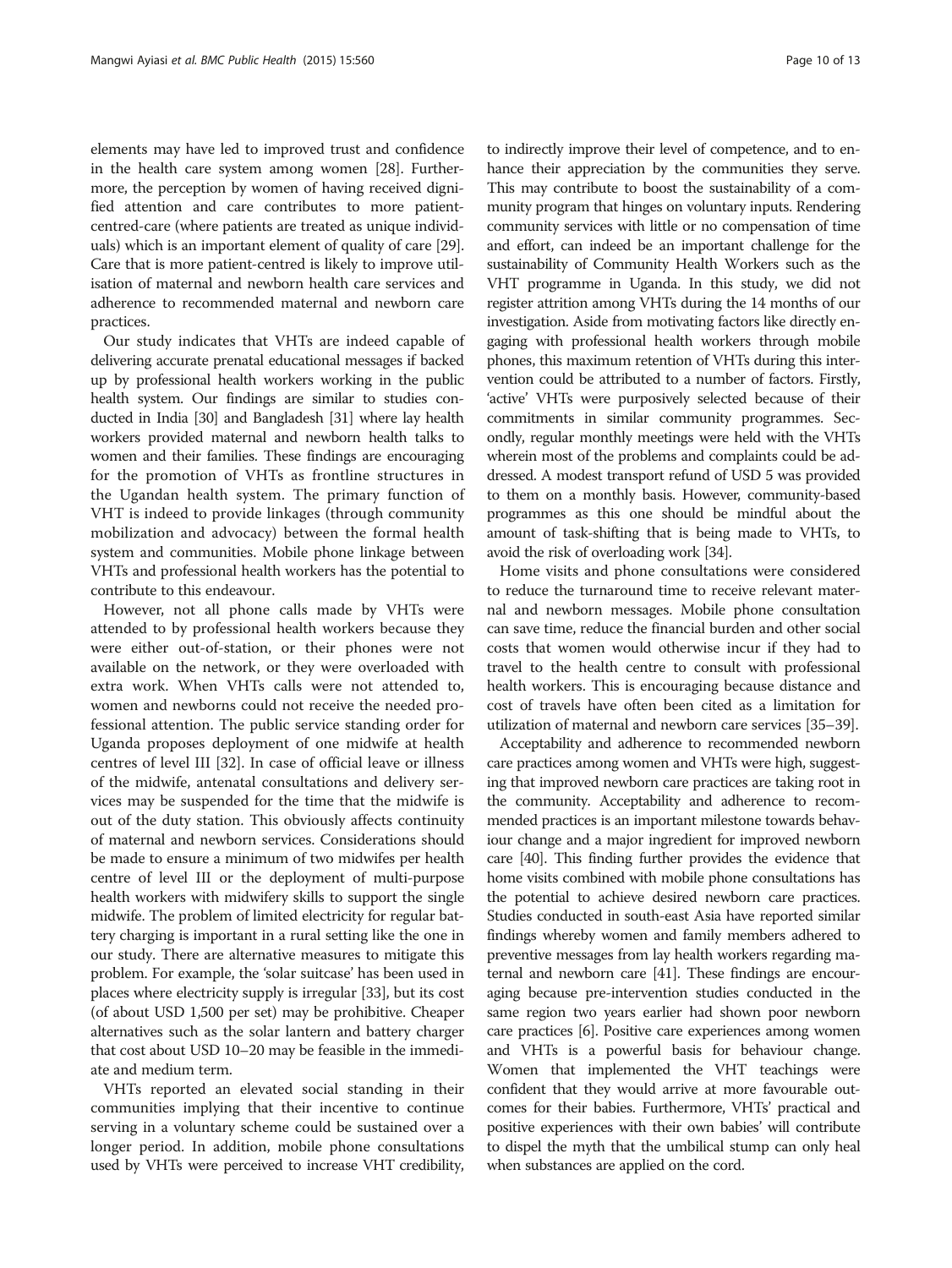<span id="page-10-0"></span>However, our results also indicate that some VHTs stick very much to their traditional beliefs about newborn care, implying that the mere training of VHTs is not a guarantee for success. Although we report only 2/16 VHTs to be reluctant to adhere to avoiding pre-lacteal feeds and delayed bathing, one of these two VHTs also happens to be an influential locally elected leader in his community. VHTs will therefore benefit from regular support supervision visits and further education on the maternal and newborn benefits of adhering to recommended care practices. Exchanges with colleague VHT members that have had positive experiences of newborn care practices may also be helpful.

During this intervention, women reported improved male partner support during pregnancy, delivery and newborn care. The importance of male partner support in accessing maternal and newborn care has been widely documented [[42](#page-12-0)–[44](#page-12-0)]. Elsewhere, it has been demonstrated that little or non-involvement of male spouses leads to low utilization of reproductive health services [[45](#page-12-0)]. However, the current antenatal care model in Uganda does not favour active male engagement in maternal and newborn care [\[46\]](#page-12-0). In many patriarchal societies male partners have better access to resources and they play a dominant role in resources allocation at the household level. A program that fosters male partner support is likely to reduce the incidence of genderbased violence, reduce the delay in decision-making to seek for care and to mobilize the resources needed to reach a health facility when a decision for skilled attendance has been made. In effect, male partner support can mitigate the first two delays of accessing care in the three-delay model. Broadly, male partner support will contribute to gender sensitivity at the family level.

Some professional health workers did have difficulty to accept that promotional responsibilities could be transferred to VHTs. These concerns reminds of the past controversy over training of TBAs for maternal and newborn care [\[47](#page-12-0)–[50\]](#page-12-0). The challenge is to arrive at an optimum whereby the role of VHTs is to be considered as complementary, and not competitive, to the one of professional health workers. An institutional framework within the district local health system that will ensure synergistic implementation of promotional education at the community and technical care offered by professional health workers is to be considered.

#### Methodological considerations

Different qualitative techniques were used and interviews were conducted among different stakeholders making triangulation of our data possible. Qualitative techniques provide insights that would otherwise not be obtained through quantitative techniques. Latent content analysis allows researchers to understand social realities in a

subjective but scientific manner [\[51\]](#page-12-0). Initial coding is possible because of pre-existing research work and further probing on specific participants' experiences is possible. As earlier stated, these findings will strengthen interpretation of quantitative results from the community intervention study.

Our results should be interpreted in the light of limitations of qualitative techniques: Interviews were conducted among a limited number of women in the intervention arm in the mid of the intervention; this may have introduced some selection bias in our results. On the other hand, the intervention was constantly assessed through regular field visits to ensure that the predesigned protocol was closely adhered to. Hence, time of selection of study participants may not significantly affect our results.

## Conclusions

At the point of the interim process evaluation, home visits and mobile consultation between VHTs and professional health care workers were well accepted and perceived to improve the implementation of newborn care practices. Results provide the indication that mothers and VHTs positively perceive the home visits and the mobile communication. The study shows that a mobile communication link between VHTs with health care workers can facilitate access to appropriate health care and reduce the delay in providing relevant maternal and newborn messages. Our study findings indicate that home visits by VHTs can create a more favourable environment conducive for appropriate and timely maternal and newborn care: it fosters male partner support, it improves VHT credibility in the communities that they serve and it makes women feel more dignified. Our study supports the hypothesis that home visits made by VHTs and backed-up by formal health care systems through the use of mobile phone consultation can contribute to prompt and accurate educational messages offered for maternal and newborn care. A number of challenges however remain to be addressed: there is the problem of prevailing social norms and practices, the logistic issue of phone charging, and the challenge of optimising the coordination between professional health workers and VHTs.

## Additional files

[Additional file 1:](http://www.biomedcentral.com/content/supplementary/s12889-015-1939-3-s1.docx) In-Depth Interview Guide.

[Additional file 2:](http://www.biomedcentral.com/content/supplementary/s12889-015-1939-3-s2.docx) Second Interview: In-Depth Interview Guide-Women. [Additional file 3:](http://www.biomedcentral.com/content/supplementary/s12889-015-1939-3-s3.docx) Question guide for VHTs.

[Additional file 4:](http://www.biomedcentral.com/content/supplementary/s12889-015-1939-3-s4.docx) Health Worker question guide.

#### Abbreviations

CHWs: Community Health Workers; FGDs: Focus Group Discussions; HIV: Human Immunodeficiency Virus; IDI: In-Depth Interviews; KII: Key Informant Interviews; MDG: Millennium Development Goals; TBA: Traditional Birth Attendants; USD: United States Dollar; VHTs: Village Health Teams.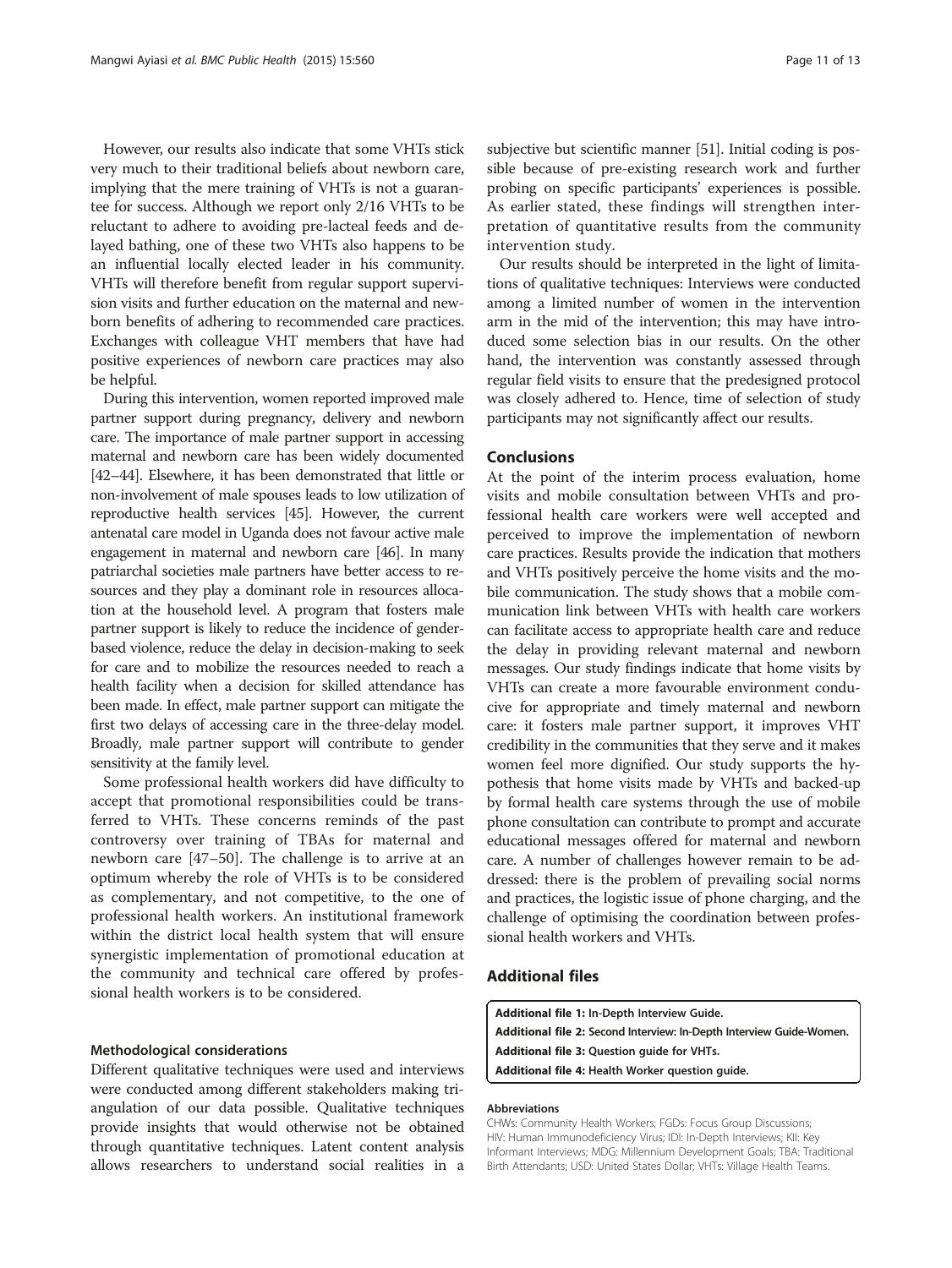#### <span id="page-11-0"></span>Competing interests

The authors declare that they have no competing interests.

#### Authors' contribution

Conceptualised the study RMA, BC, LMA, CGO & PK; conducted data collection and analysis RMA, LMA, & JK; contributed to manuscript writing, RMA, BC, LMA, JK, CGO &PK. All authors read and approved the final version of manuscript.

#### Authors' information

RMA is a research fellow and doctoral student at the school of Public Health, Makerere University, College of Health Sciences. LMA is Associate professor at the School of Public Health, Makerere University with a particular interest in adolescent sexual and reproductive health. JK is a social anthropologist and senior lecturer at the School of Public Health department of Community Health and Behavioural Sciences. CGO is Professor, deputy dean in charge academic affairs and chair of the department of Community Health and Behavioural Sciences, School of Public Health Makerere University. CGO is a doctoral supervisor for RMA. PK is the head of child health and nutrition unit at the department of Public Health and professor at the Institute of Tropical Medicine, Antwerp Belgium. PK is a doctoral supervisor for RMA. BC is a professor at the Institute of Tropical medicine and head of the health financing unit department of Public Health has a particular interest in local health systems and health financing.

#### Acknowledgements

We acknowledge all study respondents that contributed data for this study. We thank all interviewers that conducted the interviews. Special thanks to our two study coordinators in Masindi (John Kirungi) and Sr. Akello Nora of Kiryandongo district. This study was made possible with financial support from the Institute of Tropical Medicine-Antwerp and partial funding from the African Doctoral Dissertation Fellowship (ADDRF). We thank Mr Rogers Atinga for reading the initial versions of this manuscript.

#### Author details

<sup>1</sup>Department of Community Health and Behavioural Sciences, Makerere University College of Health Sciences, School of Public Health, P.O Box 7072, Kampala, Uganda. <sup>2</sup>Institute of Tropical Medicine, Nationalestraat 155, B 2000 Antwerp, Belgium.

# Received: 28 February 2015 Accepted: 12 June 2015<br>Published online: 18 June 2015

#### References

- 1. Bhutta ZA, Das JK, Bahl R, Lawn JE, Salam RA, Paul VK, et al. Can available interventions end preventable deaths in mothers, newborn babies, and stillbirths, and at what cost? Lancet. 2014;384(9940):347–70.
- Lawn JE, Cousens S, Zupan J, Lancet Neonatal Survival Steering T. 4 million neonatal deaths: when? Where? Why? Lancet. 2005;365(9462):891–900.
- 3. Darmstadt GL, Marchant T, Claeson M, Brown W, Morris S, Donnay F, et al. A strategy for reducing maternal and newborn deaths by 2015 and beyond. BMC Pregnancy Childbirth. 2013;13:216.
- 4. Darmstadt GL, Kinney MV, Chopra M, Cousens S, Kak L, Paul VK, et al. Who has been caring for the baby? Lancet. 2014;384(9938):174–88.
- WHO/UNICEF. Home visits for newborn child: a strategy to improve surviva, WHO/UNICEF Joint Statement. Geneva: World Health Organisation; 2009.
- 6. Ayiasi MR, Van Royen K, Verstraeten R, Atuyambe L, Criel B, Garimoi CO, et al. Exploring the focus of prenatal information offered to pregnant mothers regarding newborn care in rural Uganda. BMC Pregnancy Childbirth. 2013;13:176.
- 7. Mangwi Ayiasi R, Kasasa S, Criel B, Garimoi Orach C, Kolsteren P. Is antenatal care preparing mothers to care for their newborns? A community-based cross-sectional study among lactating women in Masindi, Uganda. BMC Pregnancy Childbirth. 2014;14:114.
- Waiswa P, Peterson S, Tomson G, Pariyo GW. Poor newborn care practices a population based survey in eastern Uganda. BMC Pregnancy Childbirth. 2010;10:9.
- Gogia S, Sachdev HS. Home visits by community health workers to prevent neonatal deaths in developing countries: a systematic review. Bull World Health Organ. 2010;88(9):658–666B.
- 10. Owais A, Hanif B, Siddiqui AR, Agha A, Zaidi AK. Does improving maternal knowledge of vaccines impact infant immunization rates? A community-based randomized-controlled trial in Karachi, Pakistan. BMC Public Health. 2011;11:239.
- 11. Winch PJ, Alam MA, Akther A, Afroz D, Ali NA, Ellis AA, et al. Local understandings of vulnerability and protection during the neonatal period in Sylhet District, Bangladesh: a qualitative study. Lancet. 2005;366(9484):478–85.
- 12. Kirkwood BR, Manu A, ten Asbroek AH, Soremekun S, Weobong B, Gyan T, et al. Effect of the Newhints home-visits intervention on neonatal mortality rate and care practices in Ghana: a cluster randomised controlled trial. Lancet. 2013;381(9884):2184–92.
- 13. Tylleskar T, Jackson D, Meda N, Engebretsen IM, Chopra M, Diallo AH, et al. Exclusive breastfeeding promotion by peer counsellors in sub-Saharan Africa (PROMISE-EBF): a cluster-randomised trial. Lancet. 2011;378(9789):420–7.
- 14. Brenner JL, Kabakyenga J, Kyomuhangi T, Wotton KA, Pim C, Ntaro M, et al. Can volunteer community health workers decrease child morbidity and mortality in southwestern Uganda? An impact evaluation. PLoS One. 2011;6(12):e27997.
- 15. Bhutta ZA, Lassi ZS, Pariyo GLH. Global expereince of community health workers for delivery of heath related Millennium Development Goals: a systematic review, country case studies, and recommendations for scaling up. Geneva: The World Health Organisation and Global Workforce Alliance; 2010.
- 16. Henry Perry, Zulliger R: How effective are Community Health Workers? An overview of current evidence and recommendations for strengthening community health programs to accelerate progress in acheiving the health-related Millennieum Develoment Goals. In. Bloomberg: Johns Hopkins Bloomberg School of Public Health; September 2012.
- 17. Lund S, Nielsen BB, Hemed M, Boas IM, Said A, Said K, et al. Mobile phones improve antenatal care attendance in Zanzibar: a cluster randomized controlled trial. BMC Pregnancy Childbirth. 2014;14:29.
- 18. Little A, Medhanyie A, Yebyo H, Spigt M, Dinant GJ, Blanco R. Meeting community health worker needs for maternal health care service delivery using appropriate mobile technologies in Ethiopia. PLoS One. 2013;8(10):e77563.
- 19. Florez-Arango JF, Iyengar MS, Dunn K, Zhang J. Performance factors of mobile rich media job aids for community health workers. JAMIA. 2011;18(2):131–7.
- 20. Lee S, Chib A, Kim JN. Midwives' cell phone use and health knowledge in rural communities. J Health Commun. 2011;16(9):1006–23.
- 21. Nanyonjo A, Nakirunda M, Makumbi F, Tomson G, Kallander K, in SSG. Community acceptability and adoption of integrated community case management in Uganda. Am J Trop Med Hyg. 2012;87(5 Suppl):97–104.
- 22. Hsieh H-F, Shannon SE. Three approaches to qualitative content analysis. Qual Health Res. 2005;15(9):1277–88.
- 23. Graneheim UH, Lundman B. Qualitative content analysis in nursing research: concepts, procedures and measures to achieve trustworthiness. Nurse Educ Today. 2004;24(2):105–12.
- 24. Rotheram-Borus MJ, Tomlinson M, le Roux IM, Harwood JM, Comulada S, O'Connor MJ, et al. A cluster randomised controlled effectiveness trial evaluating perinatal home visiting among South African mothers/infants. PLoS One. 2014;9(10):e105934.
- 25. Rotheram-Borus MJ, le Roux IM, Tomlinson M, Mbewu N, Comulada WS, le Roux K, et al. Philani Plus (+): a Mentor Mother community health worker home visiting program to improve maternal and infants' outcomes. Prevention Sci. 2011;12(4):372–88.
- 26. Baqui AH, El-Arifeen S, Darmstadt GL, Ahmed S, Williams EK, Seraji HR, et al. Effect of community-based newborn-care intervention package implemented through two service-delivery strategies in Sylhet district, Bangladesh: a cluster-randomised controlled trial. Lancet. 2008;371(9628):1936–44.
- 27. Bahl R, Qazi S, Darmstadt GL, Martines J. Why is continuum of care from home to health facilities essential to improve perinatal survival? Semin Perinatol. 2010;34(6):477–85.
- 28. Kruk ME, Mbaruku G, McCord CW, Moran M, Rockers PC, Galea S. Bypassing primary care facilities for childbirth: a population-based study in rural Tanzania. Health Policy Planning. 2009;24(4):279–88.
- 29. Akinfaderin-Agarau F, Chirtau M, Ekponimo S, Power S. Opportunities and limitations for using new media and mobile phones to expand access to sexual and reproductive health information and services for adolescent girls and young women in six Nigerian states. Afr J Reprod Health. 2012;16(2):219–30.
- 30. Kumar V, Mohanty S, Kumar A, Misra RP, Santosham M, Awasthi S, et al. Effect of community-based behaviour change management on neonatal mortality in Shivgarh, Uttar Pradesh, India: a cluster-randomised controlled trial. Lancet. 2008;372(9644):1151–62.